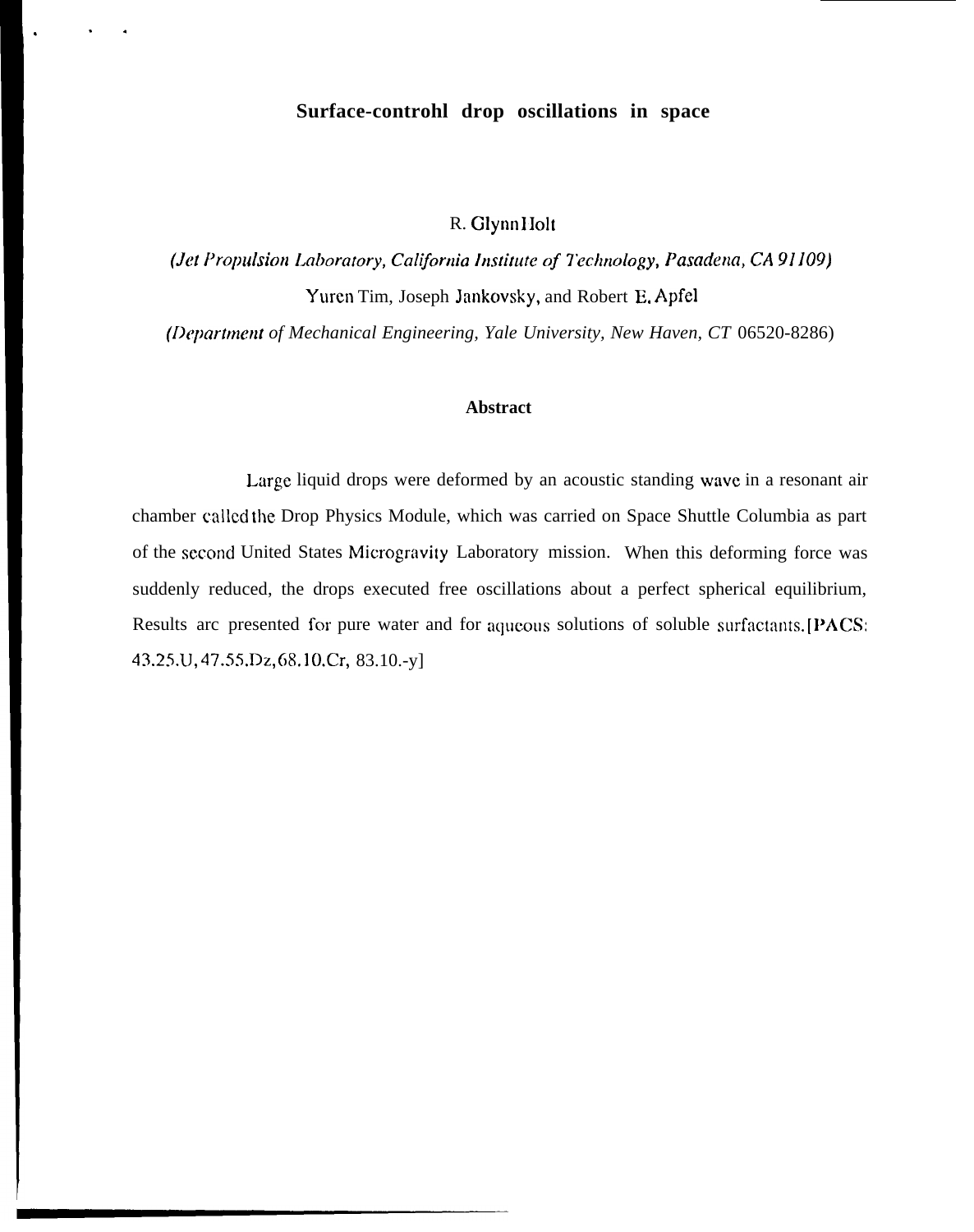## surface-con" **rolled drop oscillations in space**

## **lnfroducticm**

. .

S"1'S-73 (October 20 - November 5, 1995) was (he 17th flight of the Space Shuttle Columbia. The primary payload was the second United States Microgravity Laboratory (USMI,-2), a Spacclab module housing a series of fluids and materials science experiments clesigned to take advantage of the small  $(-10<sup>-6</sup>g, or "microgravity")$  residual acceleration afforded by low earth orbit. in the relative absence of thermal and buoyant convection and their effects, surface tension becomes the dominant fluid force, and ideal experiments can be performed to provide absolute and rigorous tests of fluid dynamic. theories, which would be impossible on the ground.

in this Letter, we report the first results of liquid surface characterization experiments using the acoustic environment of a resonant chamber called the Drop Physics Module (11PM). The DPM facilitated positioning and manipulation of centimeter-radius free liquid drops in air. The aim was to study the rheological properties of liquid drop surfaces on which are adsorbed surfactant molecules, and to infer surface properties such as surface tension, Gibb's elasticity, and surface dilatational viscosity by using a theory which relics on spherical symmetry to solve the momentum and mass transport equations [1]. The technique involves the acoustic squeezing and release of the liquid drop, and the measure; ne. nt of the complex frequency  $\omega_n = 2\pi f_n + i\alpha_n$ of shape modal oscillations, which becomes a function of surfactant type and concentration. The Spacclab environment allows us to avoid undesirable nonlinear effects (acoustic streaming, drop deformation and strong acoustic field coupling) present in 1g experiments [2]. These ground expel iment effects cause changes in  $\omega_n$  which can dominate those due to surfactant effects, anti render impossible a strict comparison with theory.

#### Theory

An initially non-spherical liquid drop will, when the deforming external force is removed, execute free decaying mods] oscillations about its spherical equilibrium, which minimizes its configurational surface energy. Classic theoretical studies of the pure liquid problem are found in [3], the fundamental results being a family of eige nmodal frequencies  $\omega_n^*$  for axisymmetric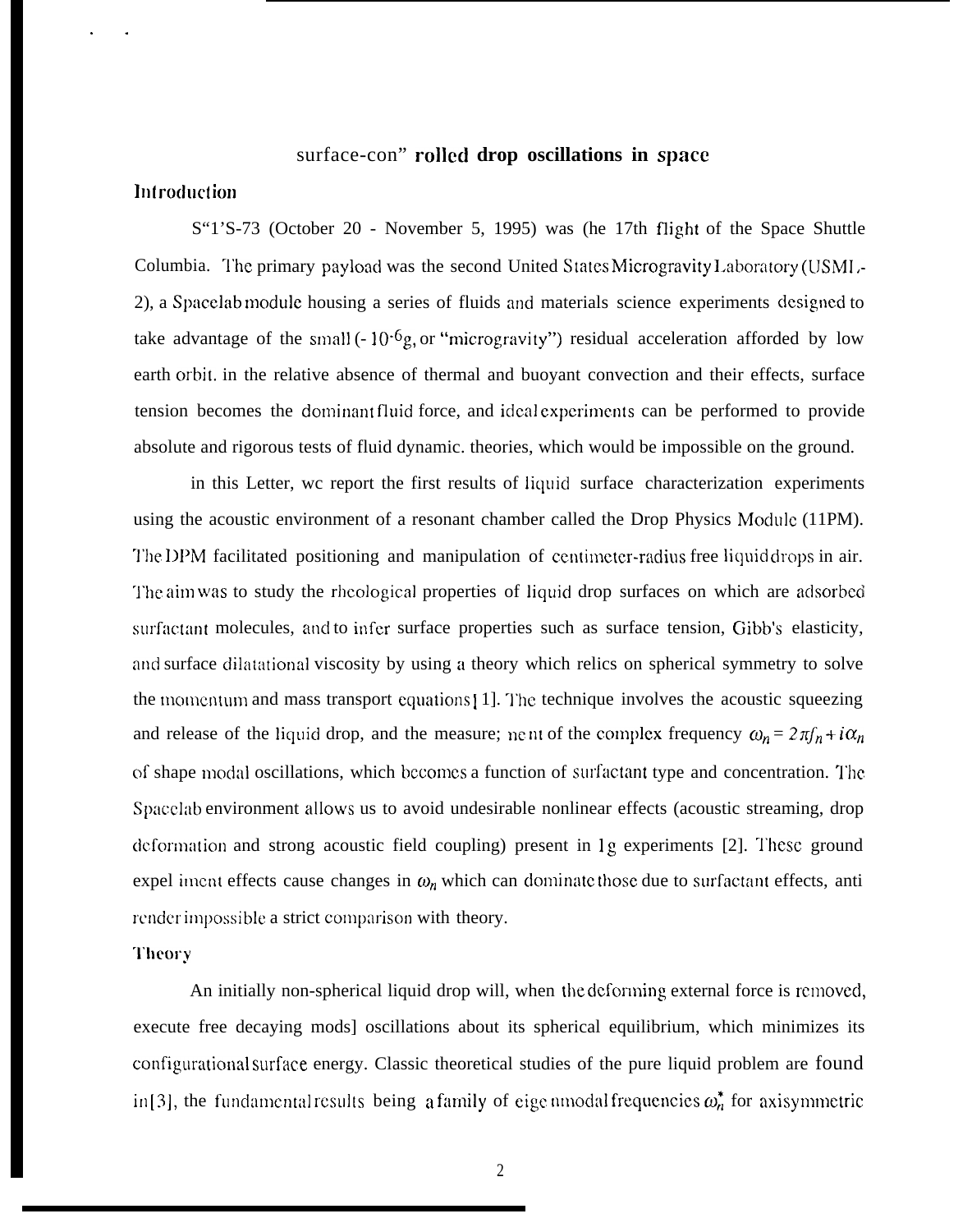oscillations of drop shape described by an expansion of the shape in spherical harmonics  $Y_{nm}(\theta)$ ,  $\phi$ . The primary contribution to the damping is the presence of vorticity in the convective boundary layer.

Recently, mass transport and interracial rheology have been studied using liquid drops and soluble surfactants [ 1, 4]. A spherical liquid drop possessing a time-varying free surface is an ideal laboratory in which to conduct sensitive studies of surface-controlled flows. The exchange of dissolved surfactant material from the bulk to the surface is a two-step, rate-limited process. For some surfactants, the exchange is rapid: (hat is, both diffusion and sorption occur on a time scale short compared with surface disturbances. For others, especially long-chain molecules, the diffusive transfer rate can be the slowest step *(diffusion-controlled),* while for some protein molecules the adsorption/desorption step can be the limiting factor *(sorptioncontrolled).* The drop surface thus develops not only a reduced equilibrium surface tension and intrinsic viscoelasticity, but a dynamic viscoelasticity due to the rate-dependent mass transport effects. These changes are made manifest in changes in the dynamics of drop oscillations.

in [1] relations arc derived between the complex frequency of the  $(n,m) = (2,0)$ *(quadrupole)* oscillation mode and the surface properties of an aqueous surfactant-bearing drop. For a wide range of conditions, a limiting form is obtained for  $\omega_2^2 \approx i \omega_2^{*2} (1 + \varepsilon^1)$ , where  $\omega_2^*$  is the Lamb frequency for the quadruple, mode, and  $\varepsilon^1$  is the complex first-order correction term containing the surface viscoclastic parameters and implicitly containing the diffusion/adsorption mass transport relations. The model accounts for convection/diffusion of a soluble surfactant, allowing for isothermal sorption to occur between the diffusion boundary layer and the surface. '1'hc major mechanical assumptions of the theory arc the requirement of a spherical equilibrium, axisymmetric oscillation and negligible external field stress. While it is possible to simultaneously satisfy only the first two on the ground, the present space experiments satisfy all three conditions. Equally important is the fact that in grouncl-based cxpcrimcnts the oscillation time scale is much shorter than the diffusive time scale, and almost always much shorter than the sorptive time scale. For the large drops described in the present experiments, the frequencies of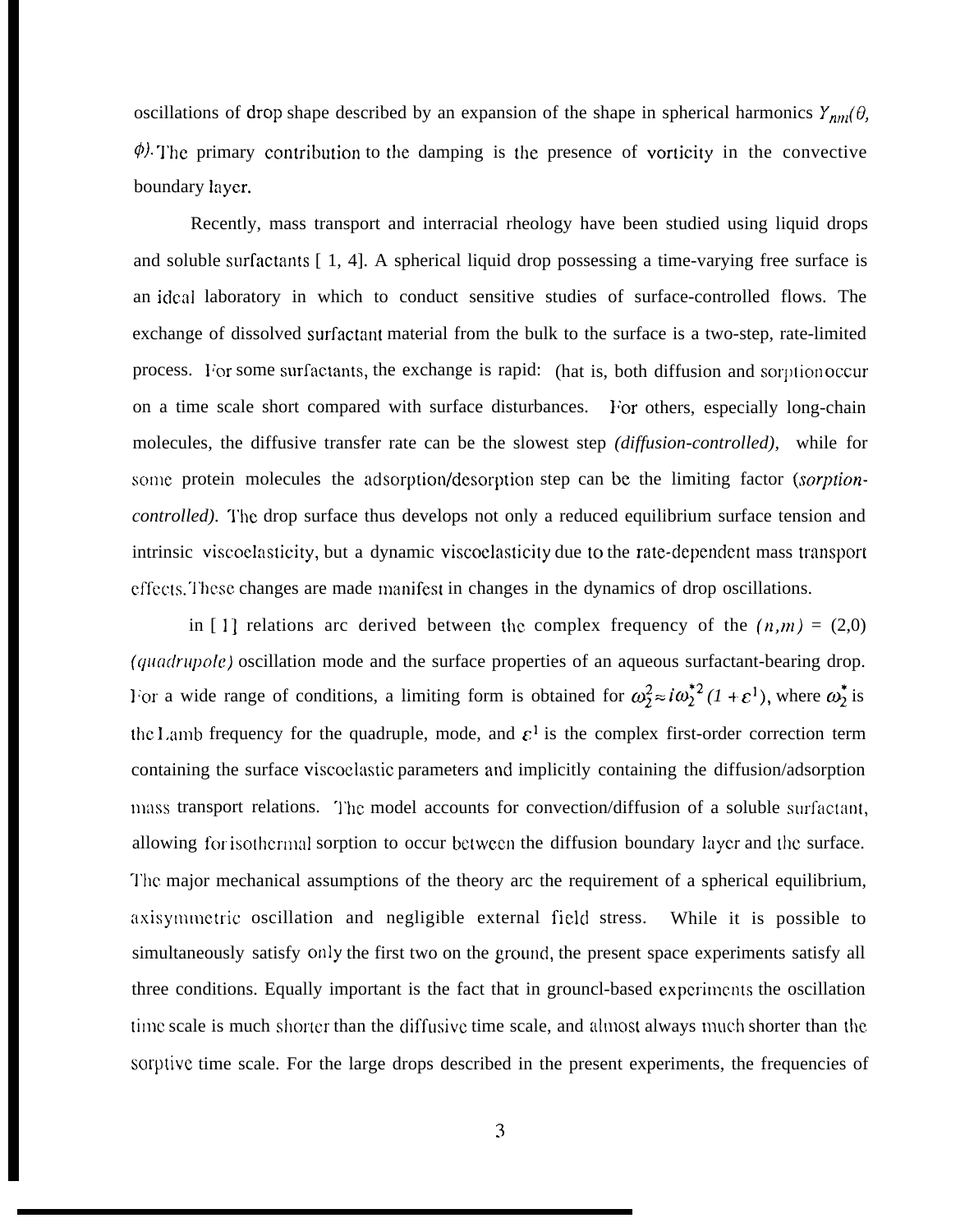oscillation are low enough that, by changing the type and concentration of surfactant, we can obtain either diffusion, sorption or mixed time-scale control of the dynamics. Thus wc can test parameter ranges of the theory which are inaccessible on the ground.

### **l)cscriplion** of **the measurcmenk and techniques**

. .

**"Me** module contains a rectangular resonant chamber at one atmosphere pressure with inner dimensions (X, Y, and Z) of 12.4 cm, 12.4 cm, and 15.2 cm, respectively. Custom highamplitude, titanium-dome acoustic loudspeakers were used to drive a superposition of the three fundamental  $((001)$  X mode,  $(01$  O) degenerate Y mode, and  $(001)$  Z mode) plane-wave modes at approximately 1350, 1350, and 1130 Hz, respectively. The intersection of the pressure nodal planes of each mode is a point at the geometrical and optical center of the chamber, towards which a drop will be forced by the acoustic radiation pressure [5]. For zero or very low  $\left($  <142,  $dB$  re 20  $\mu$  Pa) acoustic pressure amplitudes, the drop shape remains spherical. Our ambient conditions ranged from 139- 142 dB, balanced on all axes.

In a typical experiment run, the spherical drop is squeezed by increasing the amplitude of the Z axis mode. Then the ambient rotation, which might be about any axis, is converted into rotation about the Z axis by appropriate duty cycle control of the phase modulation of the X-Y speakers [6]. This is a delicate procedure which is followed by a reduction of the Z rotation to a minimal level, many times identically zero. At this crucial stability point, the  $Z$  axis amplitude is lowered to its original value in a single step. "I' his sudden relaxation of the acoustic field to the conditions for a surface-tension-dominated spherical shape produced 'ringing' oscillations of the drop about the spherical shape.

Spatio-temporal information was obtained from video. Normal speed (30 fps) video is digitally analyzed frame-by-frame to obtain the total drop shape. Shape modal distributions, and the complex frequency of each participating mode can be obtained from the free decay data.

#### **Results** and **anajysis**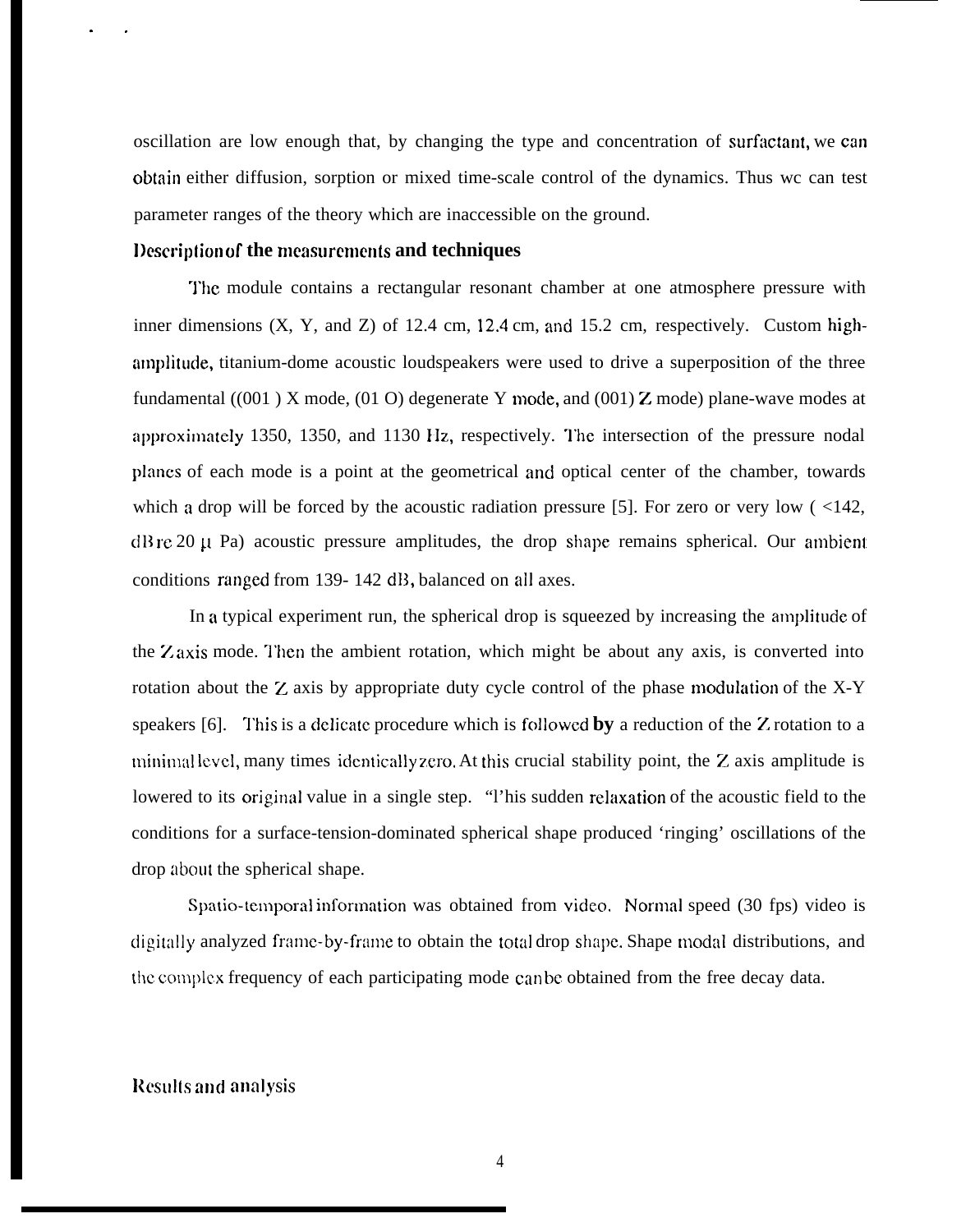Figure 1 shows a single cycle of a free oscillation of a 2.5 cm diameter water drop in 11PM. The drop equilibrium was spherical to within less than 1 percent, as was the axisymmetry. We were not always so fortunate -- oscillations for liquids with low surface viscosity were often unstable to non-axisymmetric oscillations, and a precession of the axis of symmetry of the drop was also possible. Nevertheless, many drops exhibited perfect, low amplitude (2,0) mode oscillations. Figure 2 shows the change in radius along an azimuthal vector versus time for the drop in Fig. 1. A slow  $0.5$  Hz rotation rate was imposed on the drop to gyro-stabilize the symmetry axis. Table 1 compares the results for frequency and damping with the theoretical results for pure water. Although the effect of the rotation on the frequency is negligible (less than 0.1  $\%$  [7]), there may be an additional damping due to enhanced vorticity induced by the Coriolis effect,

Figure 3 shows three decay curves for 2.5 cm diameter drops released from the same initial deformation. Drop a) is pure water. Drop b) is water with  $1.4 \times 10^{-4}$  g/ml of the non-ionic surfactant Triton-X- 100 (TX 100) dissolved in the bulk, yielding an equilibrium surface tension of 31 dyn/cm<sup>2</sup>. Drop c) is water containing  $1.0 \times 10^{-5}$  g/ml of Bovine Serum Albumin (BSA) dissolved in the bulk, yielding an equilibrium surface tension of 54 dyn/cm<sup>2</sup>. The amount of surfactant in both b) and c) is too small to affect bulk properties, yet both the frequency and damping of the quadruple oscillation arc very different from pure water [8].

## **I)iscussion**

**"1'he** phenomena shown in Fig. 3 can be explained by an analysis of the time scales in the problem. During a quarter cycle of the oscillation, the deviation from spherical equilibrium creates fresh surface locally. Since this will cause a surface gradient in surfactant concentration, there will be a retarding Marangoni stress or surface tension gradient opposing the motion. The resultant damping will be increased. Surfactant mass transfer from the sublayer to the surface can mitigate this damping if a) both diffusion and sorption occur more rapidly than the convection; and b) if there is a high enough concentration of surfactant present in the sublayer (and the bulk) to replenish the surface [9].

s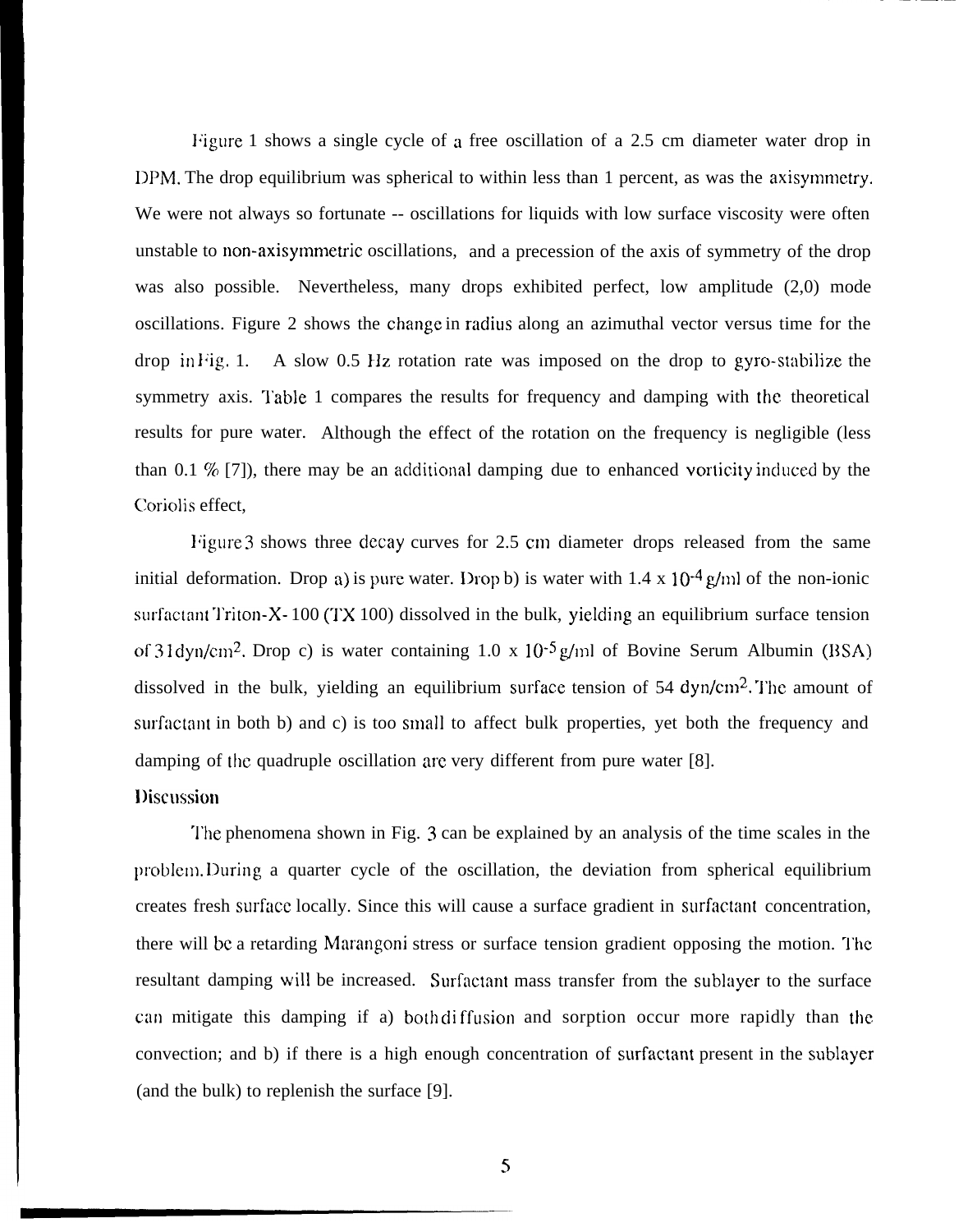For BSA, surface tension relaxation measurements yield a (concentration dependent) relaxation time  $t_{1/2}$  of about 100 seconds for 1.0 CMC [8, 10], much longer than the period of shape oscillations, Thus, for these drop sizes and oscillation frequencies, we expect the interface to exhibit a higher damping rate. For the drop in Fig. 3c, the damping was 15 times that of pure water, We see qualitatively different behavior for TX1 00, which possesses short diffusion/sorption times  $(t_{1/2}$  is on the order of a second, compared with  $t_{osc}$  -0.5 see). Even though the surface tension is much less than that for BSA (as evidenced by the lower frequency), the damping is not much different than water (about 1.7 times that of water). This is because TX 100 at 1 CMC is not only a rapid diffuser, but suffers no sorption barrier such as BSA. At these frequencies, the surface concentration remains nearly uniform, able to be replenished rapidly by molecules in the diffusion boundary layer. The details of the analysis, and a comparison with the theory in [ 1 ] will be published elsewhere.

'1'he research described in this paper was carried out under contract with the National Aeronautics and Space Administration. "I'he authors gratefully acknowledge the efforts of the crew of S1'S-73 (K. Bowersox, C. Coleman, F. Leslie, M. Lopez-Alegria, D. Matthiesen, K. Rominger, A. Sacco and K. Thornton) in acquiring the data. We also acknowledge invaluable discussions with A, Croonquist, P. Marston, J. Reimer, K. Stebe and E. Trinh, and D.B. Thiessen for setting up a pendant drop apparatus.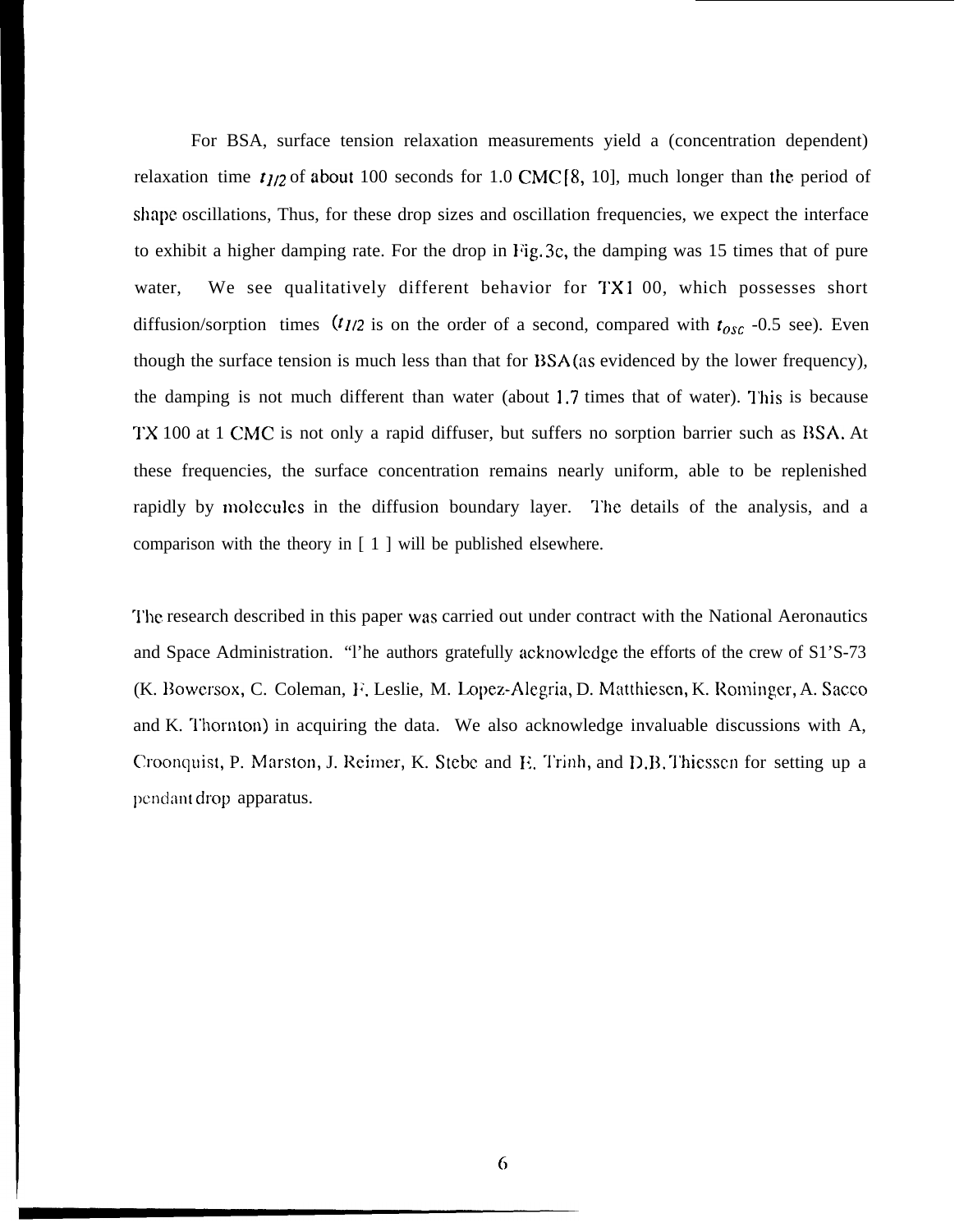## Footnotes

- Y. Tian, R.G. Holt and R.E. Apfel, Phys. Fluids 7,2938 (1995).  $1.$
- E.H. Trinh, P.L. Marston and J. Robey, J. Colloid interface Sci. 124, 95(1988); H. I., Lu 2. and R.E. Apfel, J, Colloid Interface Sci. 134, 245 (1990); Y. Tian, R.G. Holt and R.E. Apfel, Rev. Sci. Instrum. 66,3349 (1995).
- $3.$ 11. Lamb, *Hydrodynamics*, (Dover, New York, 1945) and reference to Ra yleigh therein; W.H. Reid, Q. Appl. Math. 18, 86 (1960); C.A. Miller and L.E. Striven, J. Fluid Mech. 32, 417 (1968), and reference to Kelvin therein.
- $\overline{4}$ . C.J. Hsu and R.E. Apfel, J. Acoust. Sot. Am. 82, 2135 (1987); H.L. Luand R.E. Apfel, J. Fluid Mech. 222, 351 (1991).
- $5<sub>1</sub>$ K. Yosioka and Y. Kawasima, Acustica 5, 167 (1955); P.L. Marston and R.E. Apfel, J. Colloid Interface Sci. 68, 280 (1979); P. L., Marston, J. Acoust. Sot. Am. 67, 1S (1980); A.A. Doinikov, J. Fluid Mech. 267, 1 (1994).
- 6. F.H. Busse and T.G. Wang, J. Acoust. Sot. Am. 69, 1634 (1981).
- $-7.$ F.I.I. Busse, J. Fluid Mech. 142, 1 (1984).
- 8. Both concentrations chosen represent 1.0 CMC for each surfactant. CMC stands for "Critical Micelle Concentration', which refers to that bulk concentration of soluble surfactant above which the equilibrium surface tension remains a constant. It loosely represents a saturation of the surface concentration, and surfactant molecules in the bulk at concentrations in excess of 1 CMC form energetically favorable clusters called mice.iles. Thus 1 CMC can be interpreted as a surface and bulk phase transition. For a general introduction to this and related ideas, see D.A. Edwards, H. Brenner and D.T. Wasan, Interfacial Transport Processes and Rheology, (Butterworth-Heinemann, Boston, 1991).
- 9. S.Y.Lin, K. McKeigue, and C. Maldarelli, AIChE Journal 36, 1785 (1990); K. Stebe, S.Y. Lin and C. Maldarelli, Phys. Fluids A 3, 3 (1991); K.J. Stebe anti C. Maldarelli, J. Colloid Interface Sci. 163, 177 (1994).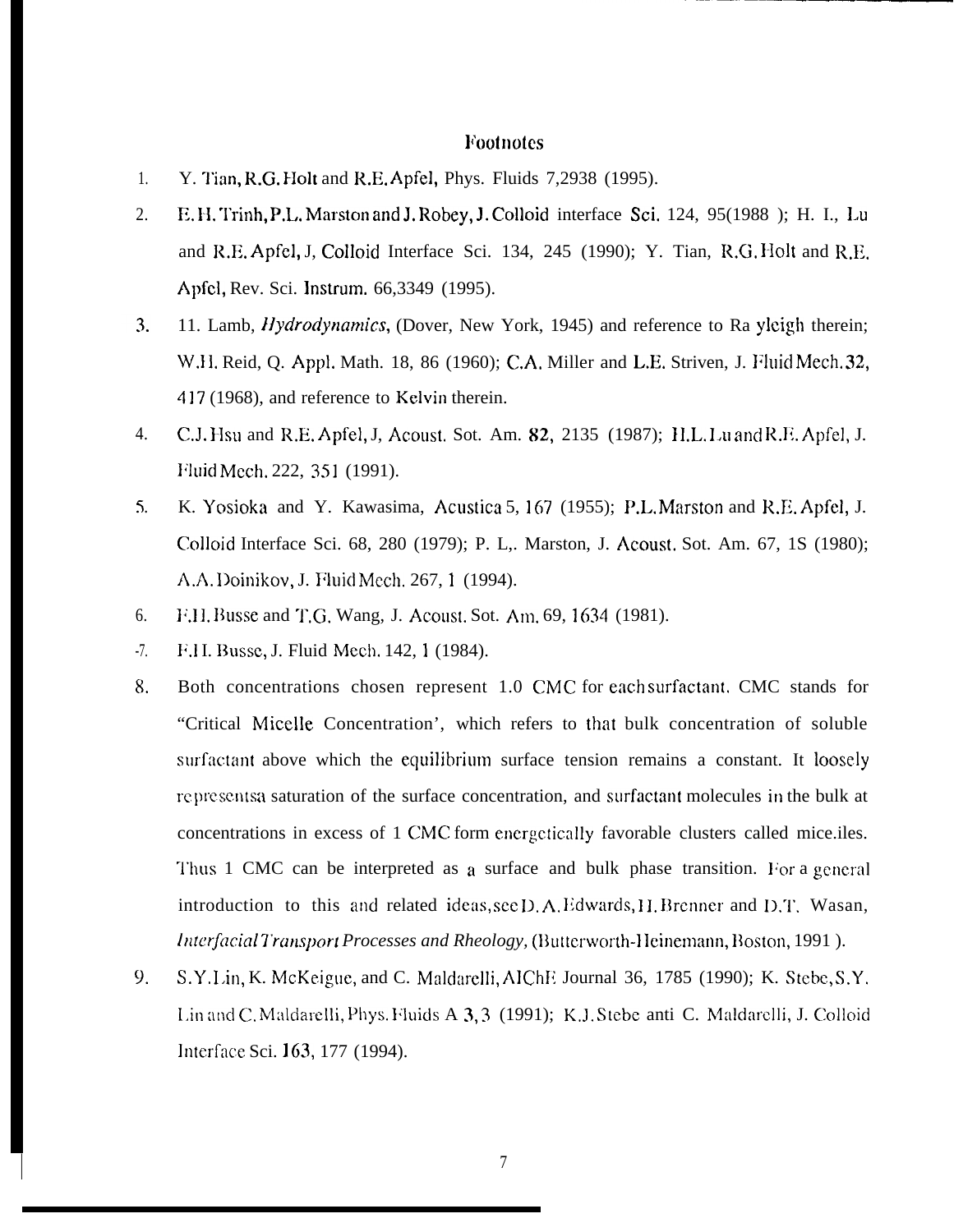10. Unpublished results using a pendant drop method; see also F. MacRitchie and A.E. Alexander, J. Colloid Interface Sci. 18, 458 (1963); D.E. Graham and M.C. Phillips, J. Colloid Interface Sci. 70, 403 (1979); J, Colloid Interface Sci. 76, 227 (1980). It is important to note that BSA, due to a reversible denaturation upon adsorption, exhibits a resistance to resorption, and this will induce a nonlinear element into the dynamics.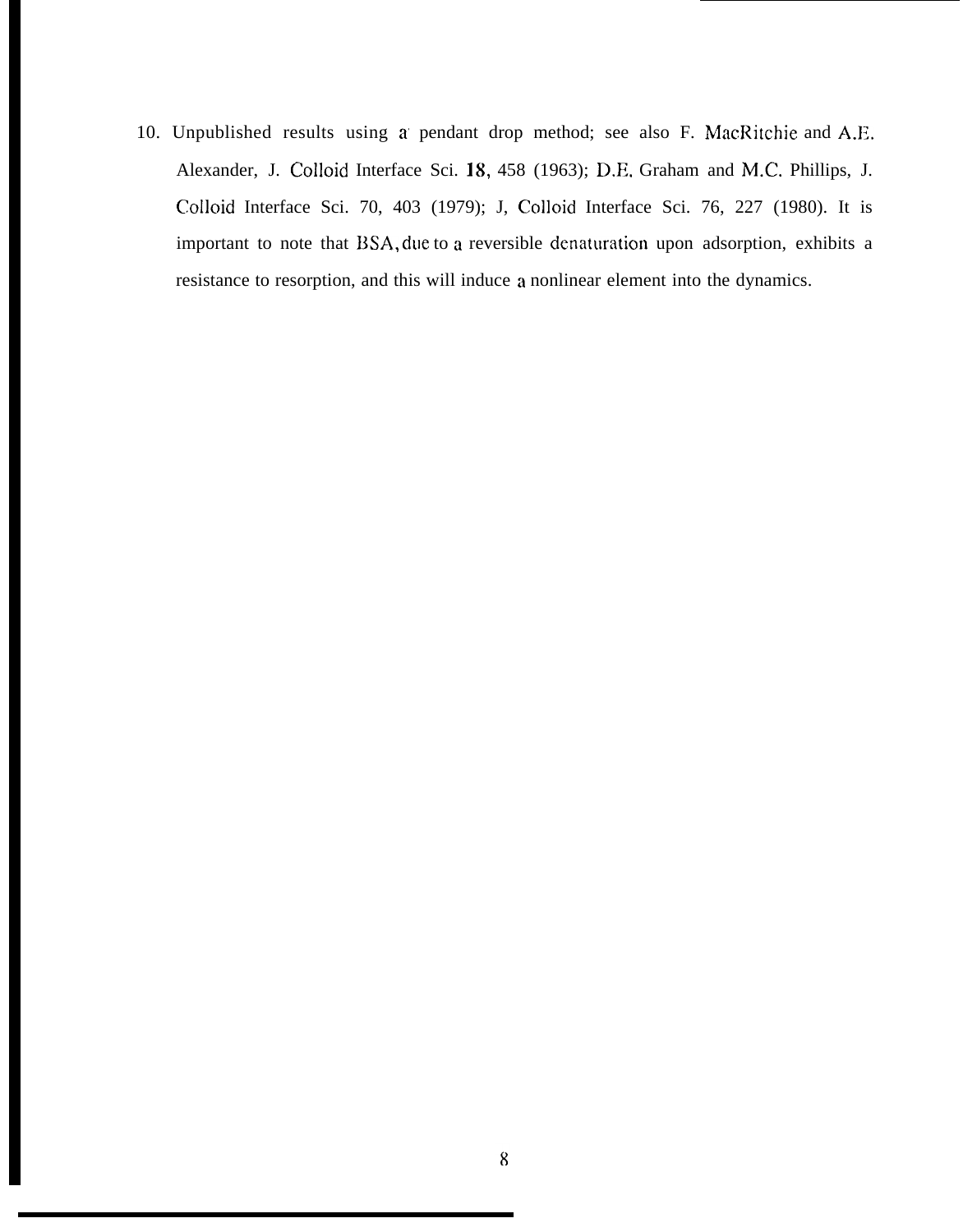## **Table 1**

| Water drop      | Rotation     | <i>Imeasured</i> | <i>Itheoretical</i> | $\alpha_{measured}$ | $\alpha_{theoretical}$ |
|-----------------|--------------|------------------|---------------------|---------------------|------------------------|
| diameter (cm)   | Hz.          | (IIz)            | (IIz)               | $S^{-1}$            | $S^{-1}$               |
| $2.07 \pm 0.01$ | < 0.1 x      | $3.64 \pm 0.01$  | 3.63                | $0.051 \pm 0.001$   | 0.047                  |
| $2.50 \pm 0.01$ | $0.5 \gamma$ | $2.78 \pm 0.01$  | 2.73                | $0.053 \pm 0.001$   | 0.032                  |

## **Table** 1

Comparison of the measured frequency and damping for two different pure water drops (the 2.5 cm drop is the same as that depicted in Figs. 1 and 2) to the theoretical values for waterat  $20$ " C. The theoretical values are the classic results [3].

### **l'igurc Captions**

Figure 1: Simultaneous side (above) and top view (below) of a single cycle of a quadrupole  $(2,0)$  free oscillation of a pure water drop. Time is increasing left to right. The equilibrium diameter is 2.5 cm, and the ambient sound pressure level is  $142 \text{ dB}$  (re  $20 \mu\text{Pa}$ ) on all axes.

Figure 2: The decay of the normalized azimuthal radius of the drop in Fig. 1 as a function of time. The data is sampled at  $1/30$  s. The results of fitting the data to a decay functional  $Ae^{\pi}$  $\alpha$ cos( $2\pi ft$ ) (where *A* is the amplitude,  $\alpha$  the damping constant, and *f* the frequency) are  $\alpha$  = 0.053  $\pm$  0.001 S-1, and  $f = 2.78 \pm 0.01117$ ,.

Figure 3: IDecay of the azimuthal radius for 2.5 cm diameter aqueous drops with an initial (information of approximately 20%: a), pure water; b), water with  $1.4 \times 10^{-4}$  g/mlTriton-X- 100 dissolved in the bulk; c), water with  $1.0 \times 10^{-5}$  g/ml Bovine Serum Albumin (BSA) dissolved in the bulk.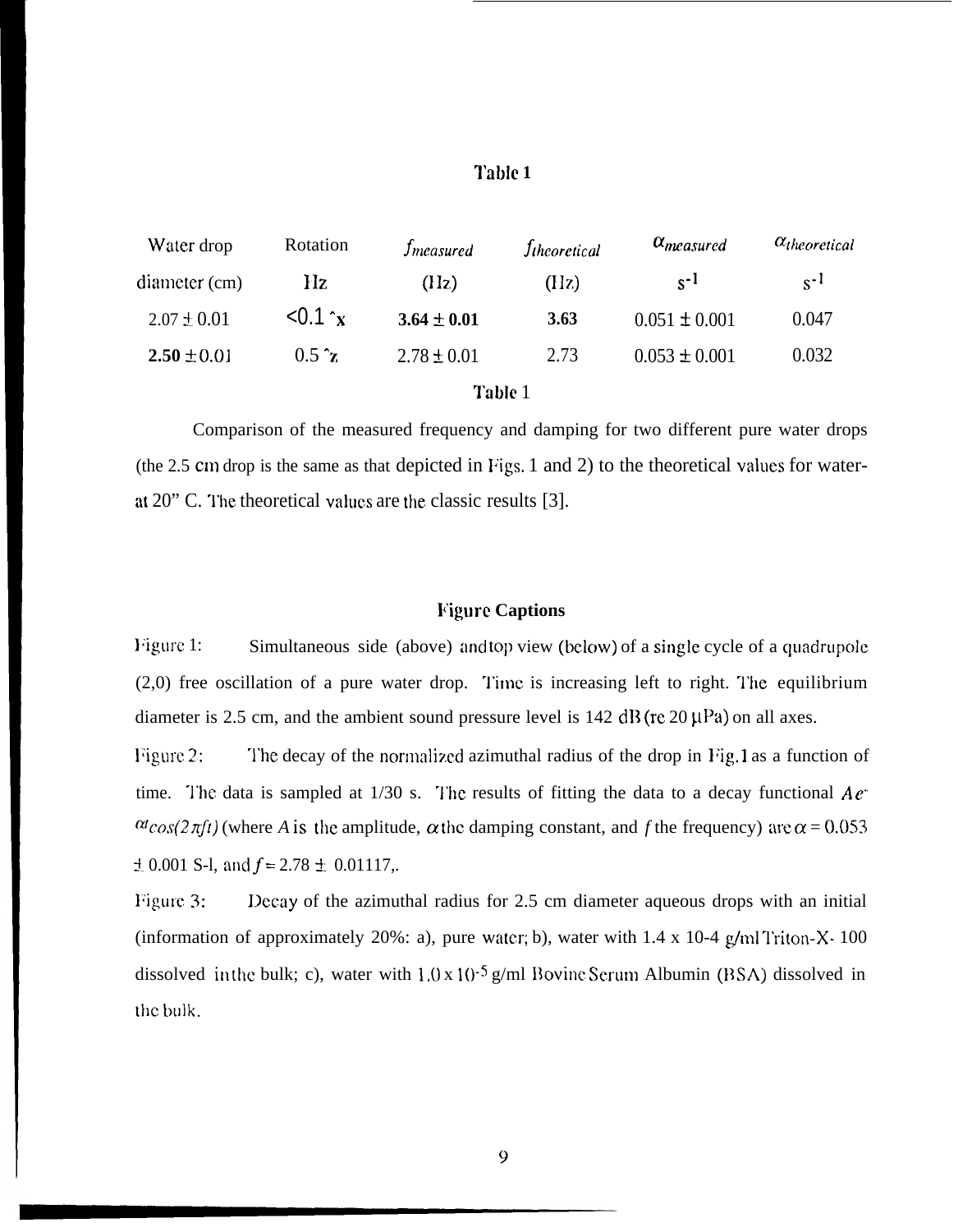$\begin{smallmatrix} 0 \\ 0 \\ 0 \end{smallmatrix}$ 



















 $\frac{1}{\sqrt{5}}$ ,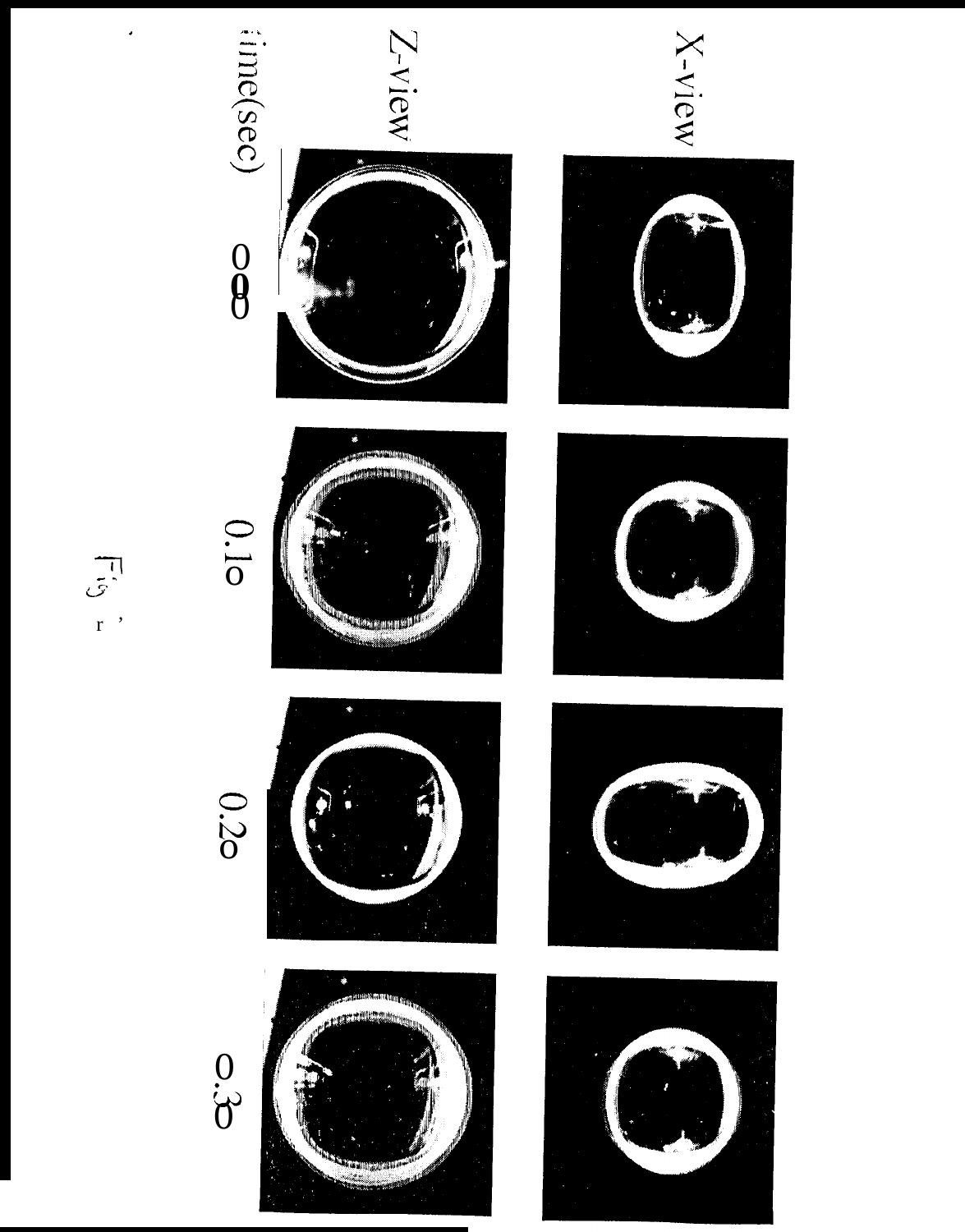